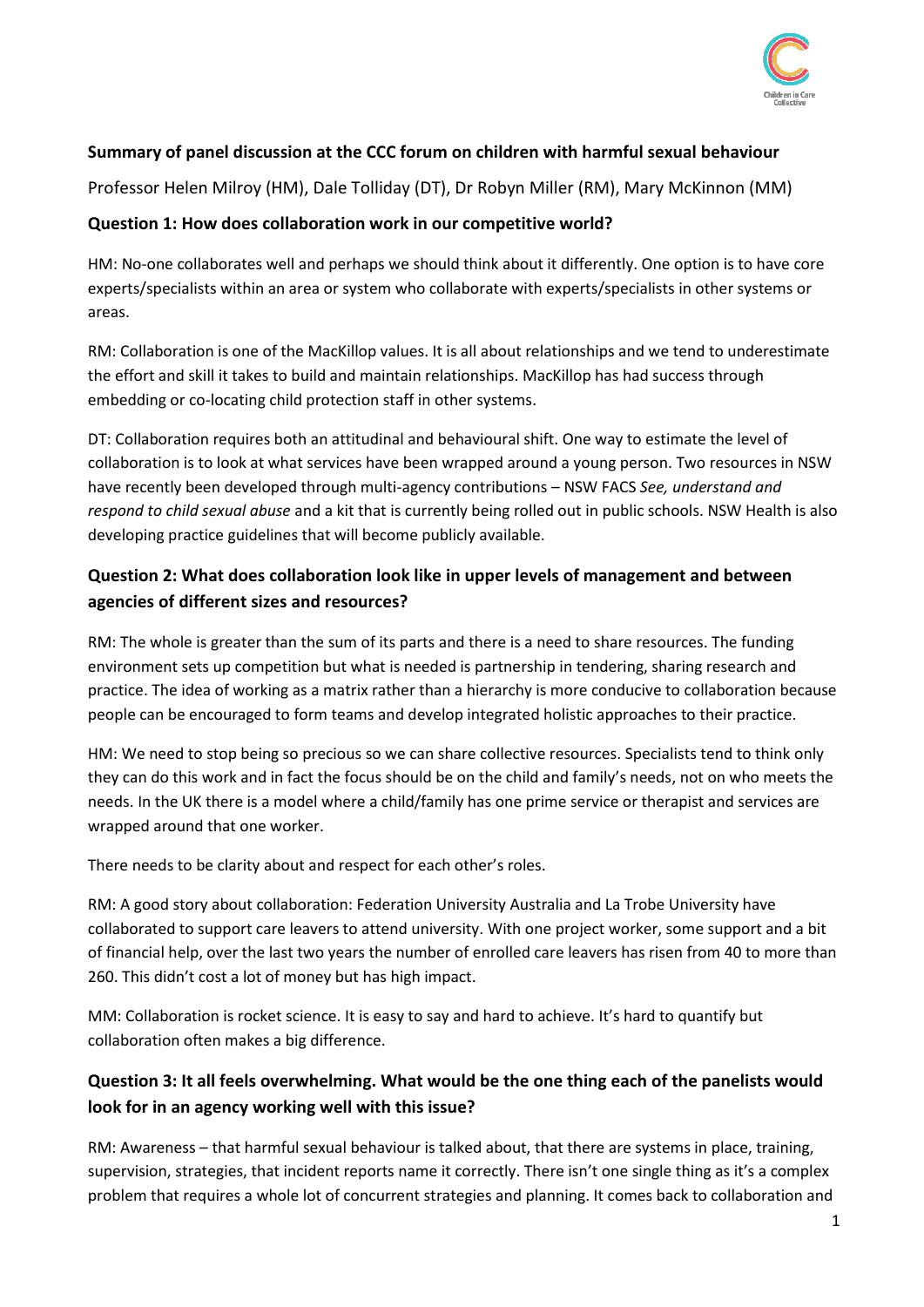

to leadership. The Jonathan Lord case demonstrated the dangers of policies on the shelf and a very different culture on the ground (Case Studies 2 and 47, Royal Commission into Institutional Responses to Child Sexual Abuse).

HM: Everyone does feel overwhelmed and the danger is of going back to denial and avoidance. Push feelings of overwhelm to one side and embrace what has been revealed and discussed in the last few years. Go forward, not in trepidation, but knowing that we can do a whole lot better. We need a very positive shift in attitude and leadership.

DT: Clearly focused leadership that supports middle managers with awareness and education.

# **Question 4: Research suggests that kids in care are concerned about many things – bullying, theft of their belongings, lack of privacy, being misled into criminal activities – as well as sexual abuse. Is it important to deal with all these risks or just focus on the sexual abuse?**

DT: It is a mistake to look at just the sexual abuse. It's very clear from the sexual harm literature that, if you do, you may impact on a repeat of sexual harm but you do nothing to address the vulnerability of the young person and evidence shows an enormous flow into other anti-social behaviour and diminished outcomes. Harmful sexual behaviours need to be understood in the context of all the drivers. You can't put the same level of response into every factor – the approach needs to be quite refined. Specialist input can help determine achievable targets and the priorities among the range of adversities the young person is facing.

RM: You have to think about the whole child. An example of a young woman with a terrible history of abuse, shocking substance abuse and recruiting other kids into sexual exploitation. She has turned her life around in the last two years- and notwithstanding all the therapeutic interventions and partnerships, the thing that she felt had made the most difference was getting a part-time job. She felt normal. Kids need to feel normal.

DT: Just imagine if that young woman had been regarded as such a risk to her peers that she needed 1:1 supervision – not allowed out of people's sight and certainly not employed. There is a calculated risk in facilitating steps to independence. If the service had been completely risk averse, she could have been completely shut down.

HM: A holistic approach is definitely needed but there needs to be a specific focus on sexual abuse. It has been such a taboo in society and the most common response has been denial, minimisation and avoidance. Young people will talk about violence, about having their stuff stolen but they may not talk about sexual abuse. Sexual abuse is not the only thing but if we miss this, we miss one of the most damaging and traumatic experiences someone can have.

## **Question 5: Can technology be used to increase the reach of expertise and knowledge? Do panelists have any examples?**

HM: Too much expertise sits in offices down dark corridors that kids can't get to.

Telepsychiatry could be used more but a further issue for rural and remote workers is that they don't have the buffering or clinical support they require. There is a need for a more sustained model of supervision, advice and consultation. One option is to have real time assessments conducted by less experienced